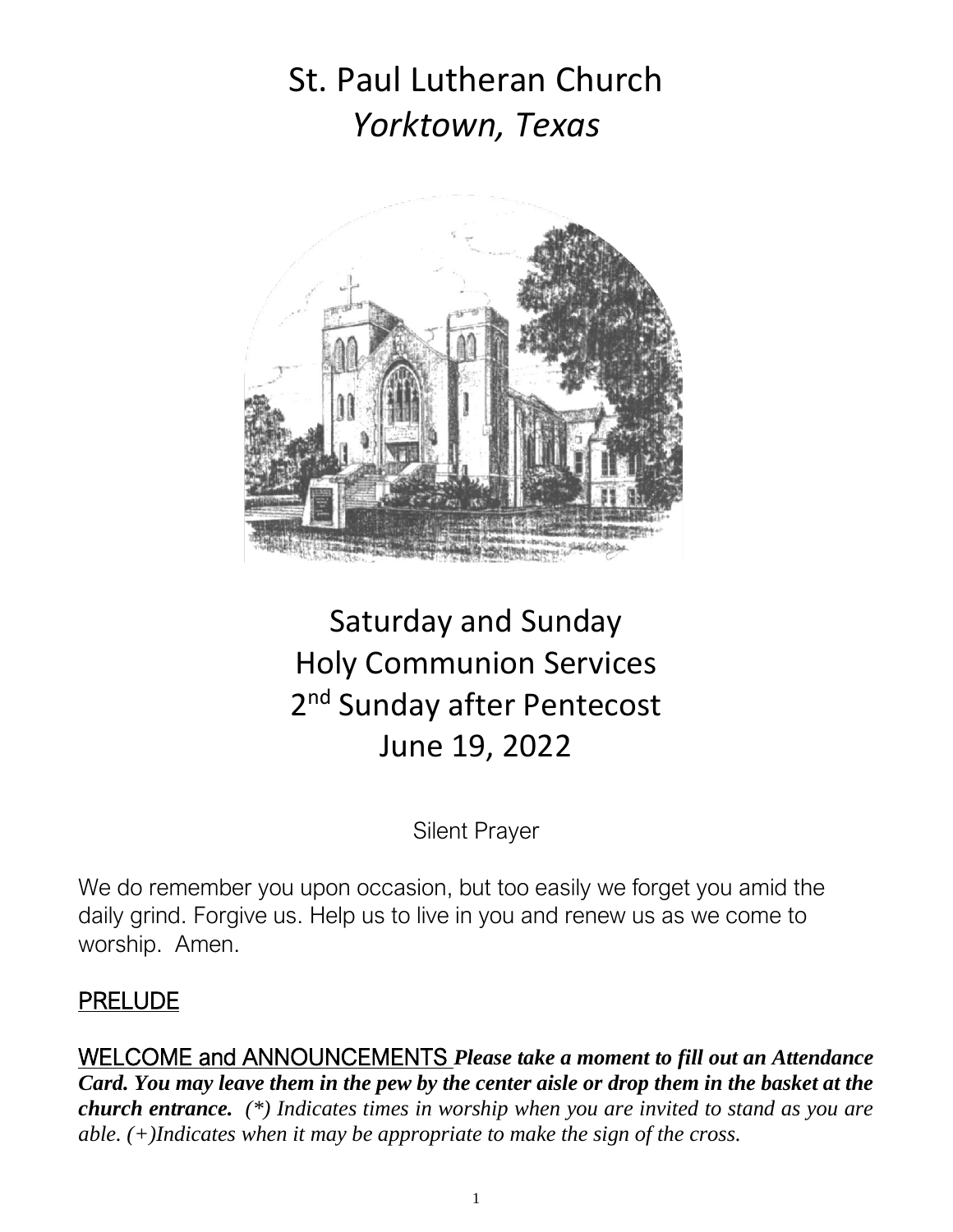

Text and music; Domna Aukins<br>Text and tune © 1976, 1981 Maranatha! Music, admin. The Copyright Company<br>Art. © 1986 Maranatha! Music, admin. The Copyright Company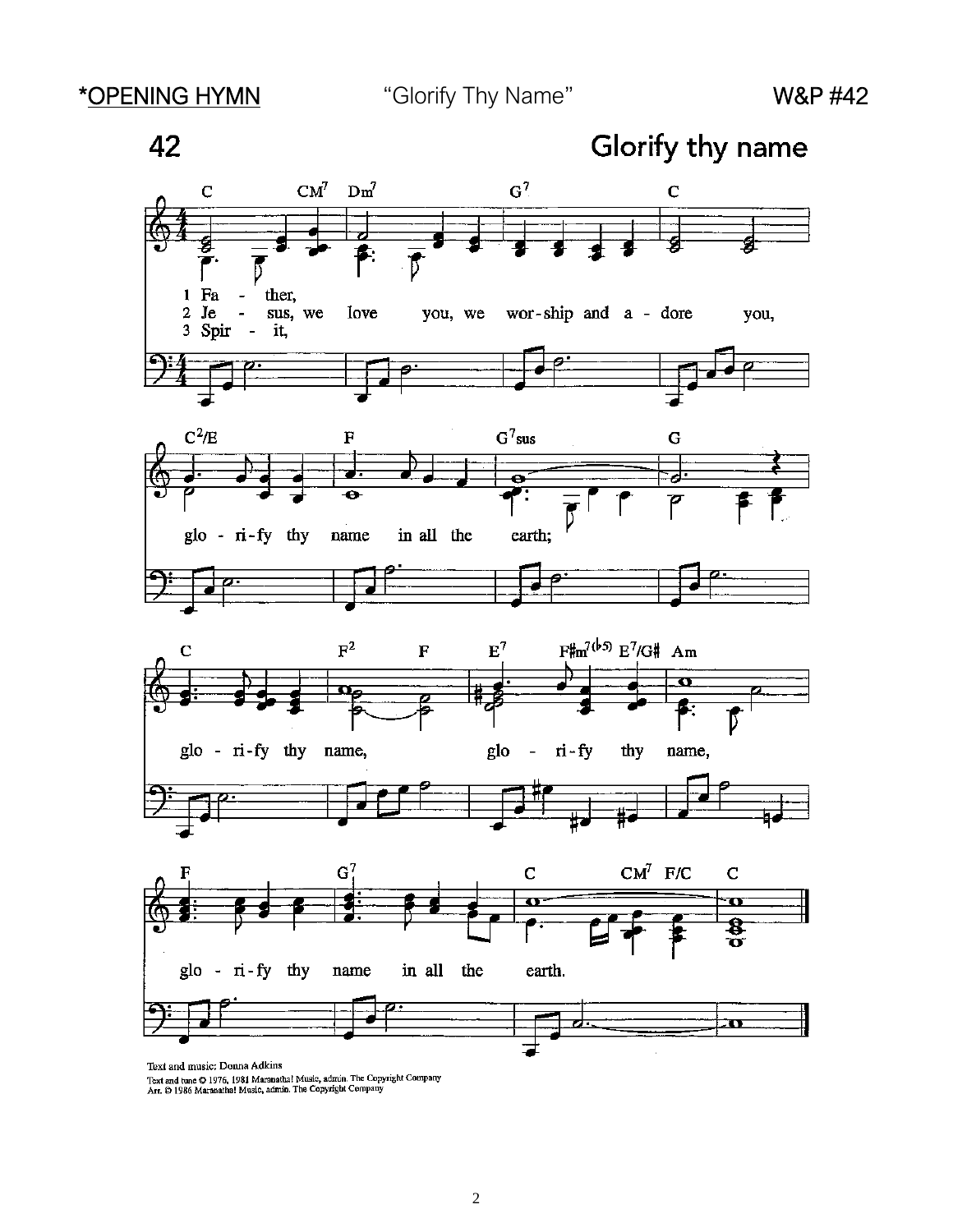# \*GREETING and DIALOGUE

- L: The grace of our Lord Jesus Christ, the love of God and the communion of the Holy Spirit be with you all.
- C: And also with you.
- L: Holy is the LORD, the Almighty.
- C: He was, He is, and He is to come.
- L: He is worthy of glory and honor and power.
- C: He created all things. By His will they came to be.
- L: Worthy is Christ, the Lamb who was slain;
- C: worthy to take the scroll and break its seals.
- L: By His blood He purchased for God
- C: people of every race and tongue, of every folk and nation.
- L: Christ made of them a kingdom
- C: and priest to serve our God.
- L: And they shall reign on earth forever.
- C: Amen. Come, Lord Jesus.

# \*CONFESSION OF SIN

- L: Let us confess our sin in the presence of God and of one another.
- C: I confess to God Almighty, before the whole company of heaven, and to you, my brothers and sisters, that I have sinned in thought, word, and deed by my fault, by my own fault, by my own most grievous fault; wherefore I pray God Almighty to have mercy on me, forgive me all my sins, and bring me to everlasting life. Amen.
- L: The almighty and merciful Lord grant you pardon, forgiveness, and + remission of all your sins.
- C: Amen.

# \*PRAYER OF THE DAY

- P: The Lord be with you.
- C: And also with you.
- P: Let us pray.
- C: O God our defender, storms rage about us and cause us to be afraid. Rescue your people from despair, deliver your sons and daughters from fear, and preserve us all from unbelief; through your Son, Jesus Christ our Lord. Amen.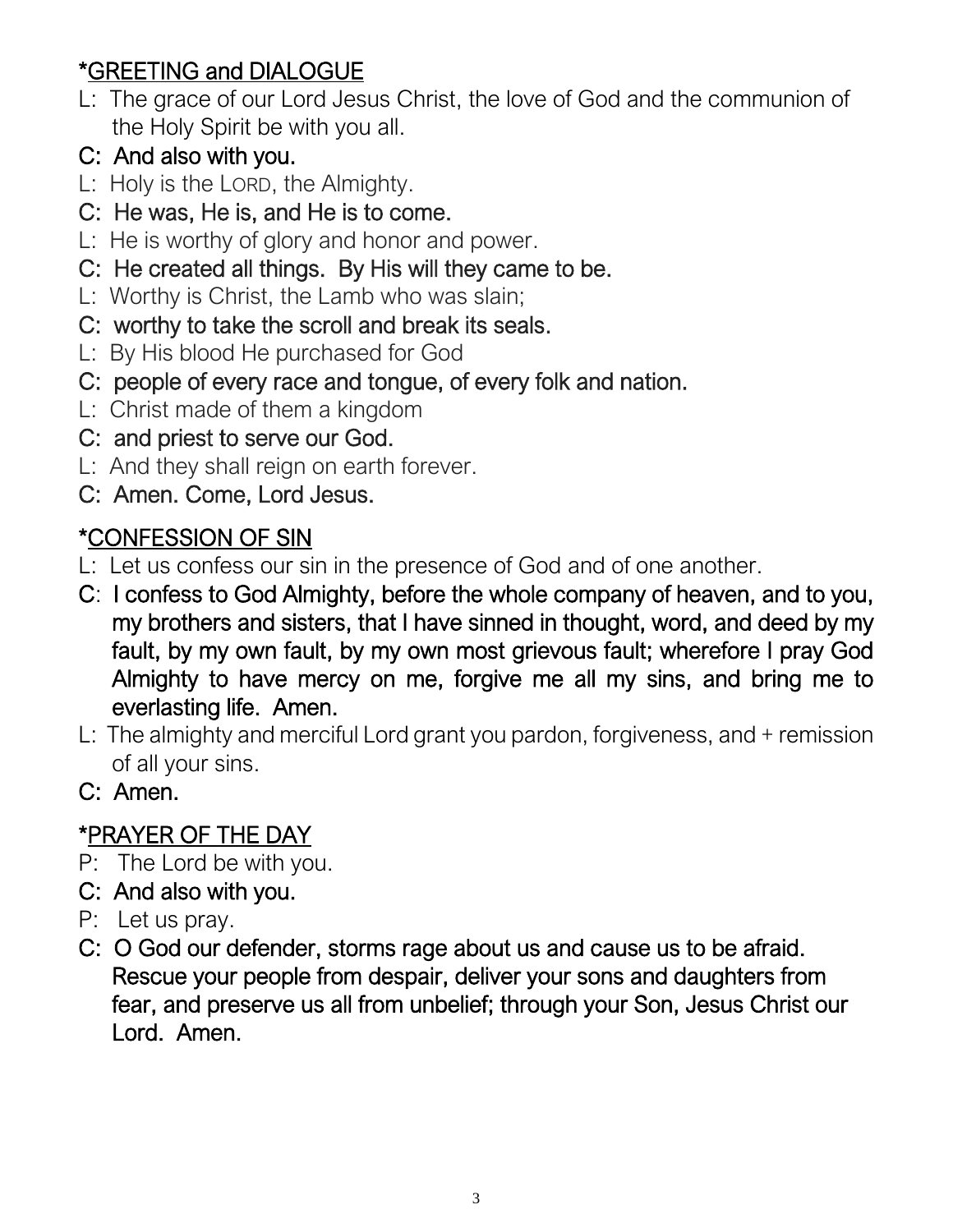COMMITMENT, DISCIPLESHIP

![](_page_3_Figure_4.jpeg)

Music: Eddie Espinosa Text and music © 1982 Mercy/Vineyard Publishing, admin. Music Services PM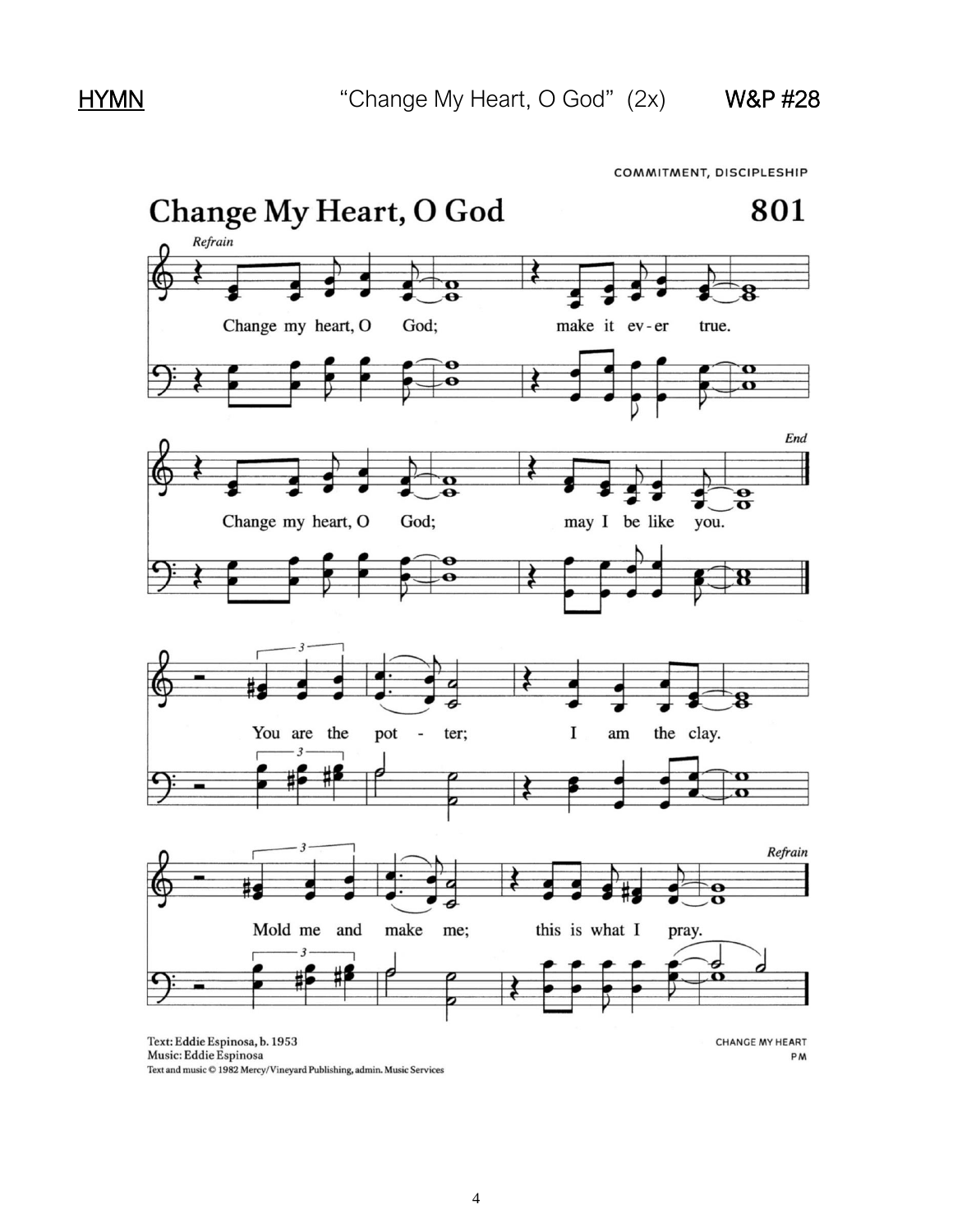# FIRST LESSON: Isaiah 65:1-9

Lector: A reading from \_\_\_\_\_\_\_\_\_\_\_\_.

<sup>1</sup>l was ready to be sought out by those who did not ask, to be found by those who did not seek me. I said, "Here I am, here I am," to a nation that did not call on my name. <sup>2</sup>l held out my hands all day long to a rebellious people, who walk in a way that is not good, following their own devices; <sup>3</sup>a people who provoke me to my face continually, sacrificing in gardens and offering incense on bricks;  $4$ who sit inside tombs, and spend the night in secret places; who eat swine's flesh, with broth of abominable things in their vessels; <sup>5</sup>who say, "Keep to yourself, do not come near me, for I am too holy for you." These are a smoke in my nostrils, a fire that burns all day long.  $6$ See, it is written before me: I will not keep silent, but I will repay; I will indeed repay into their laps <sup>7</sup>their iniquities and their ancestors' iniquities together, says the LORD; because they offered incense on the mountains and reviled me on the hills, I will measure into their laps full payment for their actions. 8Thus says the LORD: As the wine is found in the cluster, and they say, "Do not destroy it, for there is a blessing in it," so I will do for my servants' sake, and not destroy them all. 9 I will bring forth descendants from Jacob,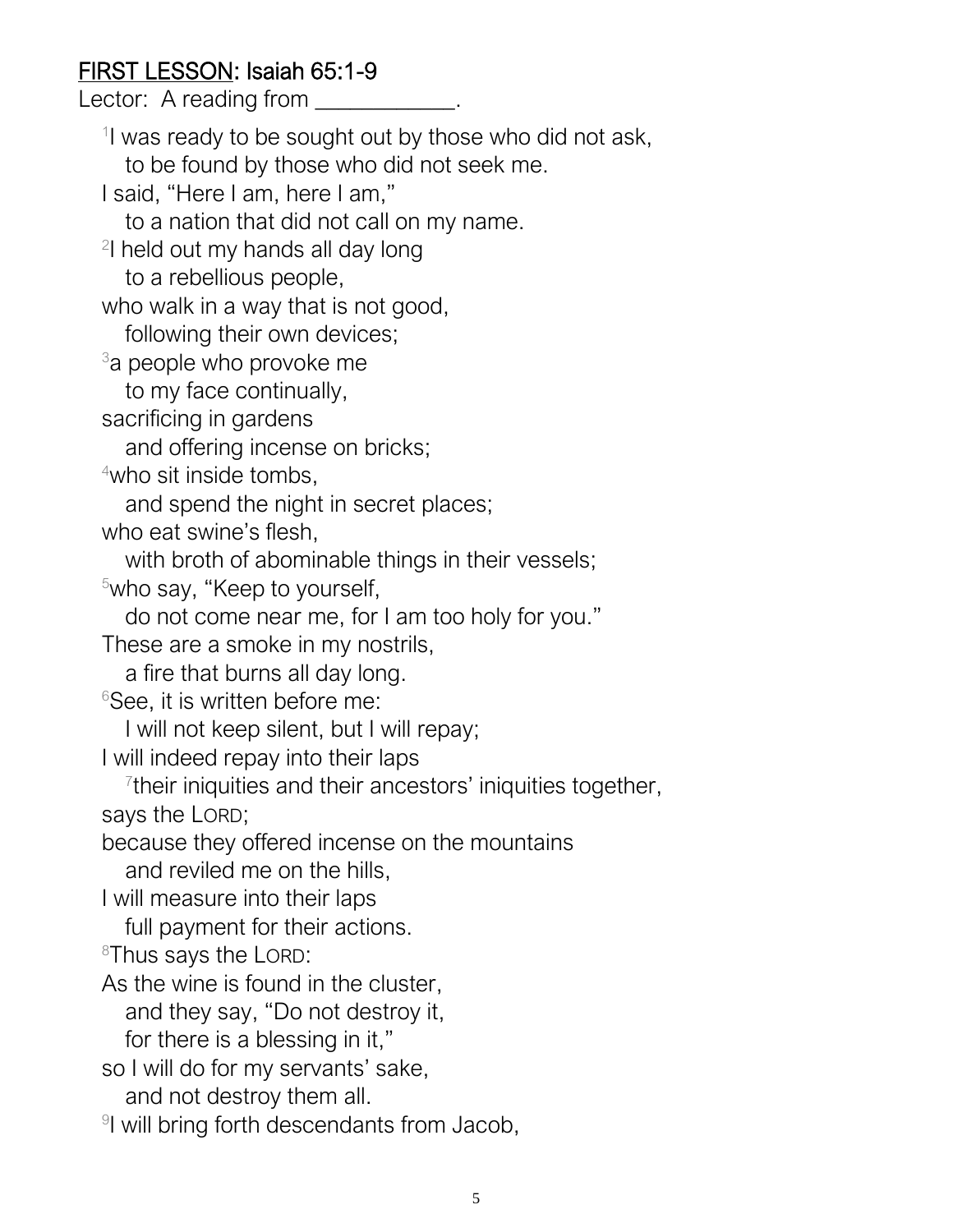and from Judah inheritors of my mountains; my chosen shall inherit it, and my servants shall settle there.

Lector: The Word of the Lord.

# C: Thanks be to God.

# PSALM: Psalm 22:18-27

 $18$ Be not far away, O LORD; you are my strength; hasten to help me.

 $19$ Save me from the sword,

# my life from the power of the dog.

 $20$ Save me from the lion's mouth,

my wretched body from the horns of wild bulls.

# $21$  will declare your name to my brethren; in the midst of the congregation I will praise you.

<sup>22</sup>Praise the LORD, you that fear him;

stand in awe of him, O offspring of Israel; all you of Jacob's line, give glory.

 $23$ For he does not despise nor abhor the poor in their poverty;

# neither does he hide his face from them;

but when they cry to him he hears them.

 $24$ My praise is of him in the great assembly;

I will perform my vows in the presence of those who worship him.

### $25$ The poor shall eat and be satisfied, and those who seek the LORD shall praise him:

# "May your heart live forever!"

 $26$ All the ends of the earth shall remember and turn to the LORD, and all the families of the nations shall bow before him.

# $27$ For kingship belongs to the LORD; he rules over the nations.

# SECOND LESSON: Galatians 3:23-29

Lector: A reading from Fig. 2.

 $23$ Now before faith came, we were imprisoned and quarded under the law until faith would be revealed. <sup>24</sup>Therefore the law was our disciplinarian until Christ came, so that we might be justified by faith.  $25$ But now that faith has come, we are no longer subject to a disciplinarian, <sup>26</sup>for in Christ Jesus you are all children of God through faith. <sup>27</sup>As many of you as were baptized into Christ have clothed yourselves with Christ. 28There is no longer Jew or Greek, there is no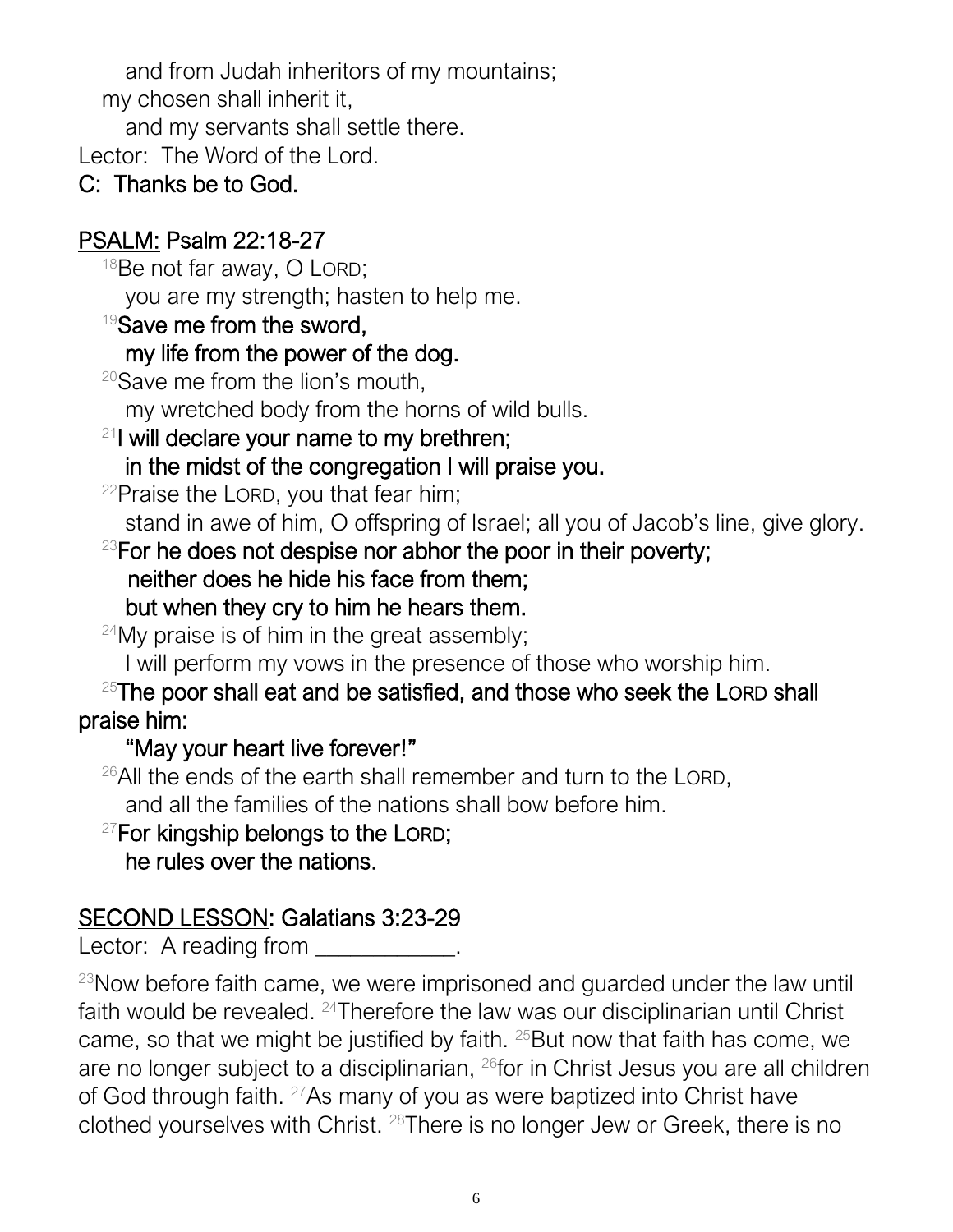longer slave or free, there is no longer male and female; for all of you are one in Christ Jesus. <sup>29</sup>And if you belong to Christ, then you are Abraham's offspring, heirs according to the promise.

Lector: The Word of the Lord.

#### C: Thanks be to God.

![](_page_6_Figure_3.jpeg)

\*GOSPEL ACCLAMATION Luke 4:14; Acts 4:8

# \*GOSPEL Luke 8:26-39

P: The Holy Gospel according to \_\_\_\_\_, the \_\_\_ chapter.

# C: Glory to you, O Lord.

 $26$ Then [Jesus and his disciples] arrived at the country of the Gerasenes, which is opposite Galilee.  $27$ As he stepped out on land, a man of the city who had demons met him. For a long time he had worn no clothes, and he did not live in a house but in the tombs. <sup>28</sup>When he saw Jesus, he fell down before him and shouted at the top of his voice, "What have you to do with me, Jesus, Son of the Most High God? I beg you, do not torment me"—<sup>29</sup>for Jesus had commanded the unclean spirit to come out of the man. (For many times it had seized him; he was kept under guard and bound with chains and shackles, but he would break the bonds and be driven by the demon into the wilds.)  $30$  Jesus then asked him, "What is your name?" He said, "Legion"; for many demons had entered him.  $31$ They begged him not to order them to go back into the abyss.

<sup>©</sup> Copyright 1935, 1963. Moody Press. Moody Bible Institue of Chicago. Used by Permission.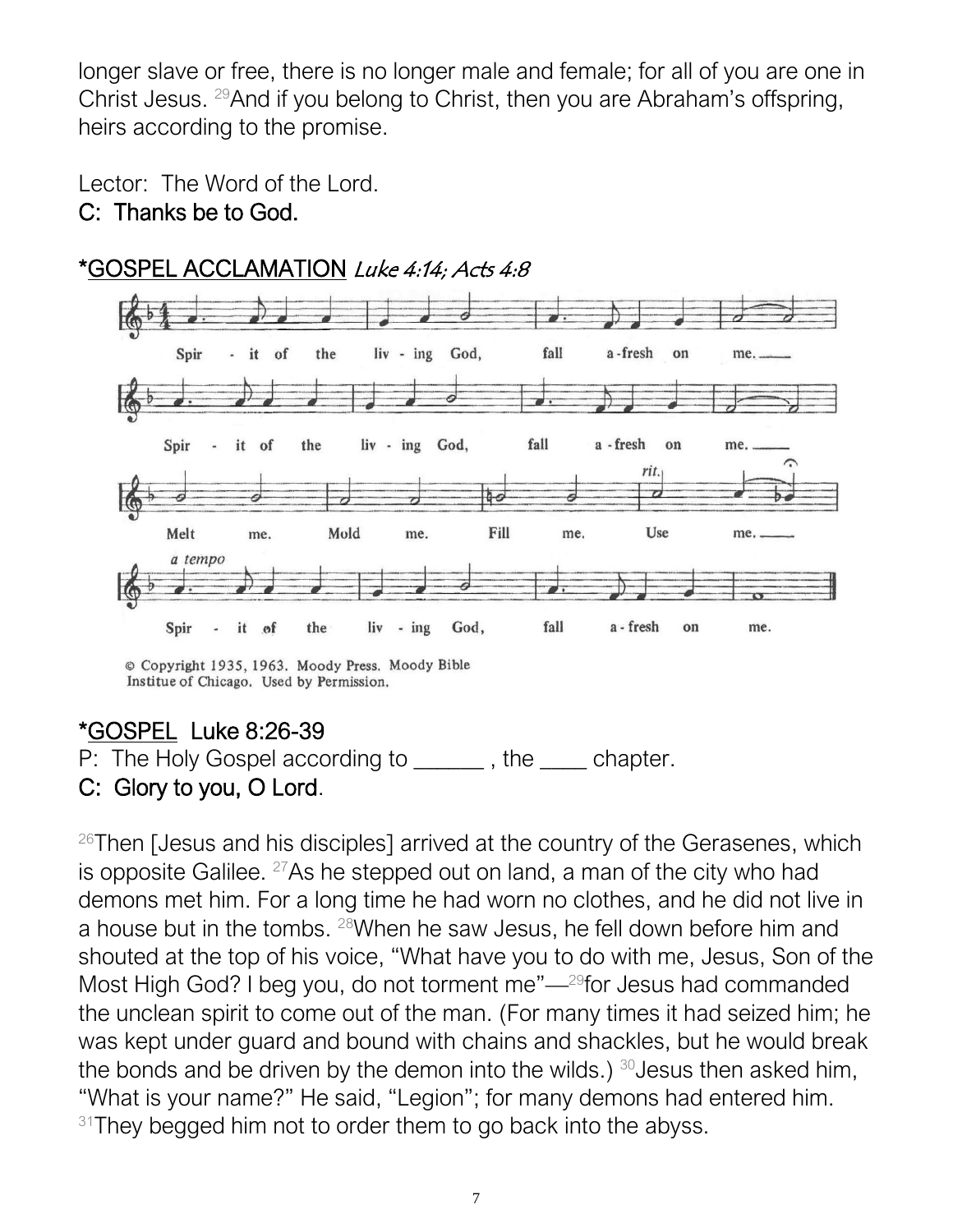$32$ Now there on the hillside a large herd of swine was feeding; and the demons begged Jesus to let them enter these. So he gave them permission. <sup>33</sup>Then the demons came out of the man and entered the swine, and the herd rushed down the steep bank into the lake and was drowned.

 $34$ When the swineherds saw what had happened, they ran off and told it in the city and in the country. <sup>35</sup>Then people came out to see what had happened, and when they came to Jesus, they found the man from whom the demons had gone sitting at the feet of Jesus, clothed and in his right mind. And they were afraid. <sup>36</sup>Those who had seen it told them how the one who had been possessed by demons had been healed. <sup>37</sup>Then all the people of the surrounding country of the Gerasenes asked Jesus to leave them; for they were seized with great fear. So he got into the boat and returned. <sup>38</sup>The man from whom the demons had gone begged that he might be with him; but Jesus sent him away, saying, <sup>39"</sup>Return to your home, and declare how much God has done for you." So he went away, proclaiming throughout the city how much Jesus had done for him

P: The Gospel of the Lord.

C: Praise to you, O Christ.

#### CHILDREN'S MESSAGE

#### SERMON

HYMN of the DAY "We Come to You for Healing, Lord" RW #197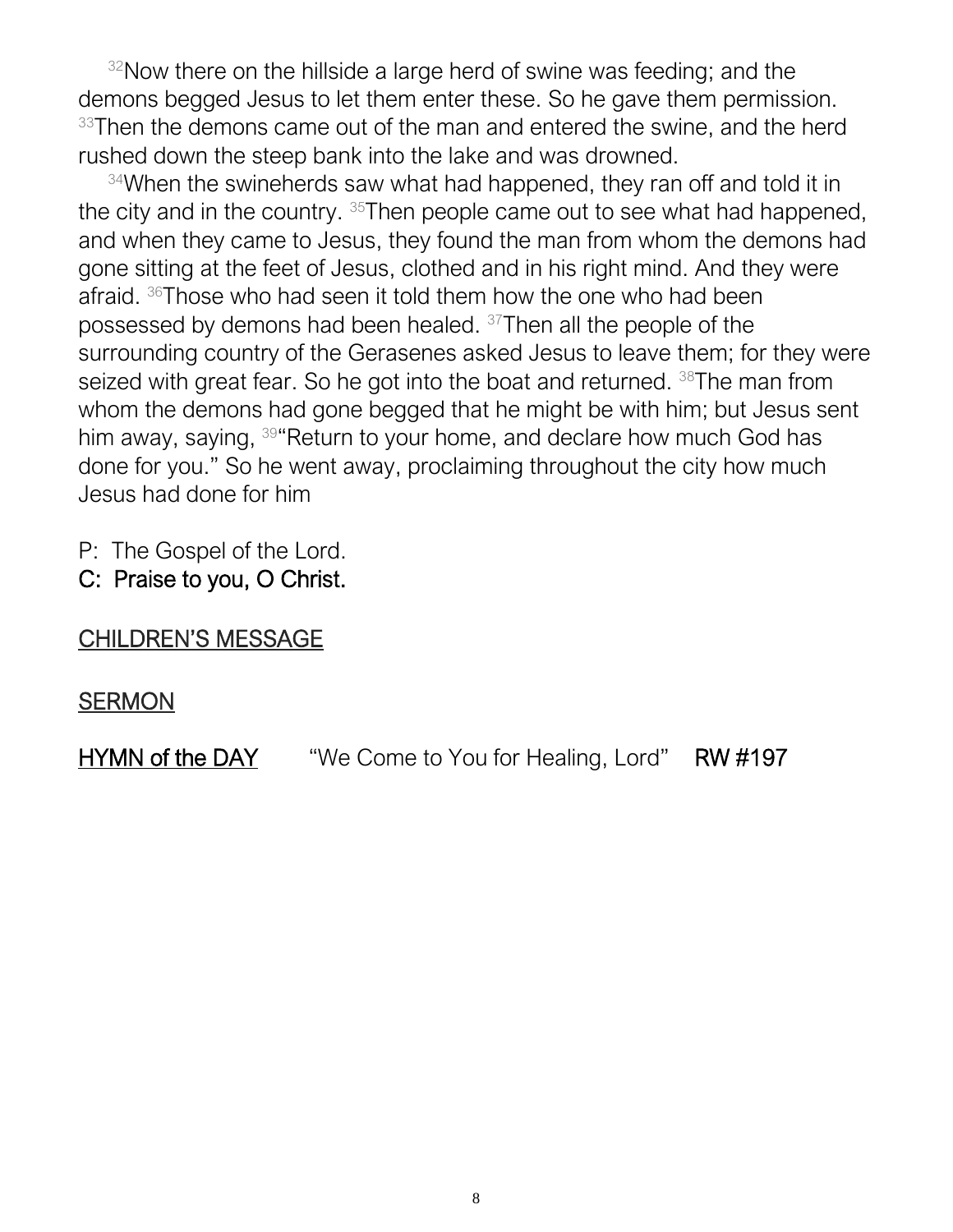We Come to You for Healing, Lord

![](_page_8_Picture_1.jpeg)

Text: Herman G. Stuempfle Jr., b. 1923 Nusic: MARTYRDOM, Hugh Wilson, 1764–1824<br>Text © 2002 GIA Publications, Inc., 7404 S. Mason Ave., Chicago, IL 60638. www.giamusic.com. 800.442.3358. All rights reserved. Used by permission.

Duplication in any form prohibited without permission or valid license from copyright administrator.

#### \*CONFESSION OF FAITH

- P: In Christ, you have heard the word of truth, the gospel of your salvation.
- C: We believe in him and are marked with the seal of the promised Holy Spirit.
- P: Living together in trust and hope, we confess our faith.

#### We believe in one God, the Father, the Almighty, maker of heaven and earth, of all that is, seen and unseen.

We believe in one Lord, Jesus Christ, the only Son of God,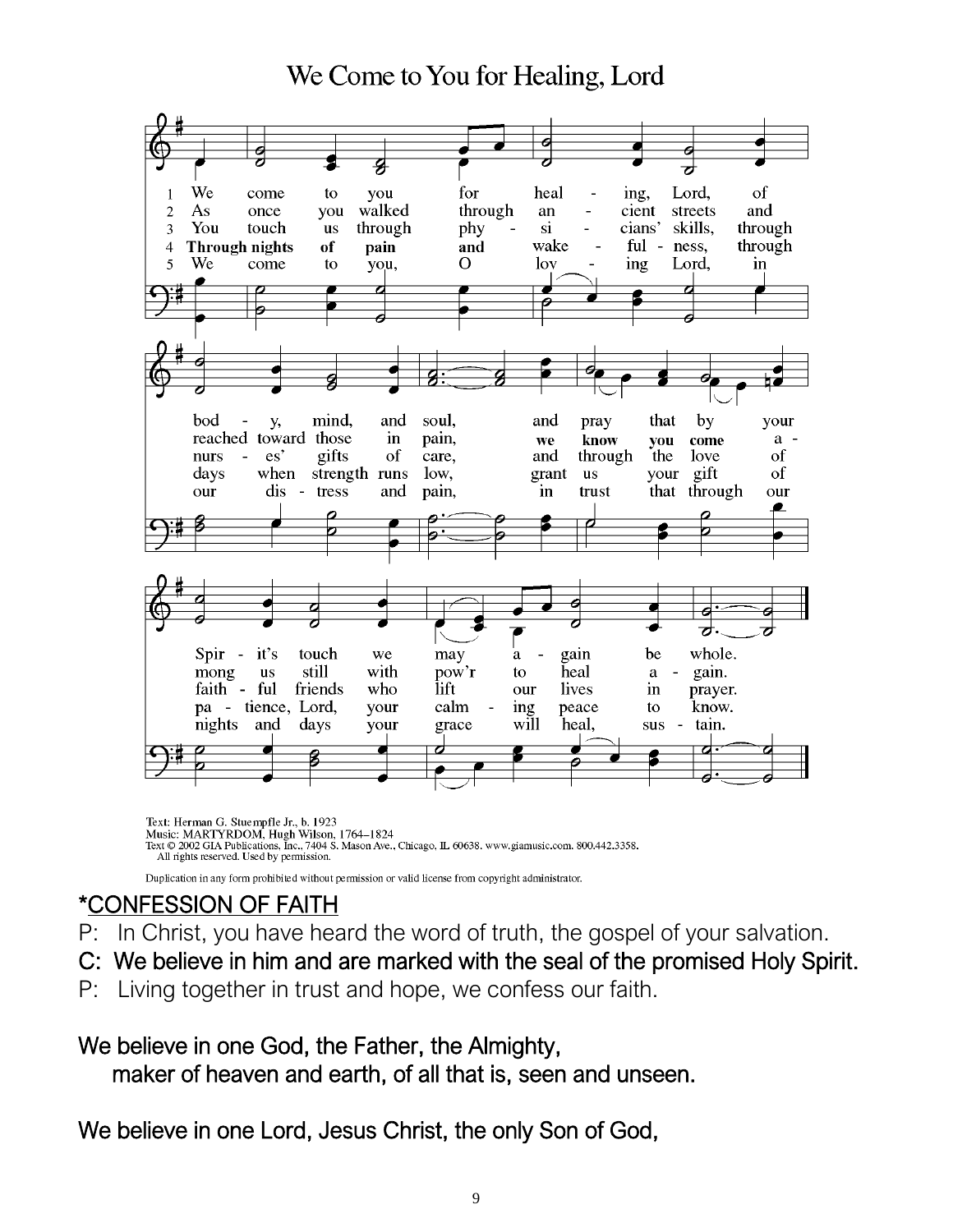eternally begotten of the Father,

God from God, Light from Light, true God from true God,

begotten, not made, of one Being with the Father.

Through Him all things were made.

For us and for our salvation He came down from heaven;

by the power of the Holy Spirit

He became incarnate from the Virgin Mary, and was made man.

For our sake He was crucified under Pontius Pilate;

He suffered death and was buried.

On the third day He rose again in accordance with the scriptures;

He ascended into heaven and is seated at the right hand of the Father.

He will come again in glory to judge the living and the dead,

and His kingdom will have no end.

We believe in the Holy Spirit, the Lord, the giver of life,

who proceeds from the Father and the Son.

With the Father and the Son He is worshiped and glorified.

He has spoken through the prophets.

We believe in one holy catholic and apostolic Church.

We acknowledge one baptism for the forgiveness of sins.

We look for the resurrection + of the dead,

and the life of the world to come. Amen.

# **OFFERING**

# )FFERTORY

![](_page_9_Figure_23.jpeg)

![](_page_9_Figure_24.jpeg)

Text: Frances R. Havergal, 1836-1879, alt. Music: PATMOS, William H. Havergal, 1793-1870

Duplication in any form prohibited without permission or valid license from copyright administrator.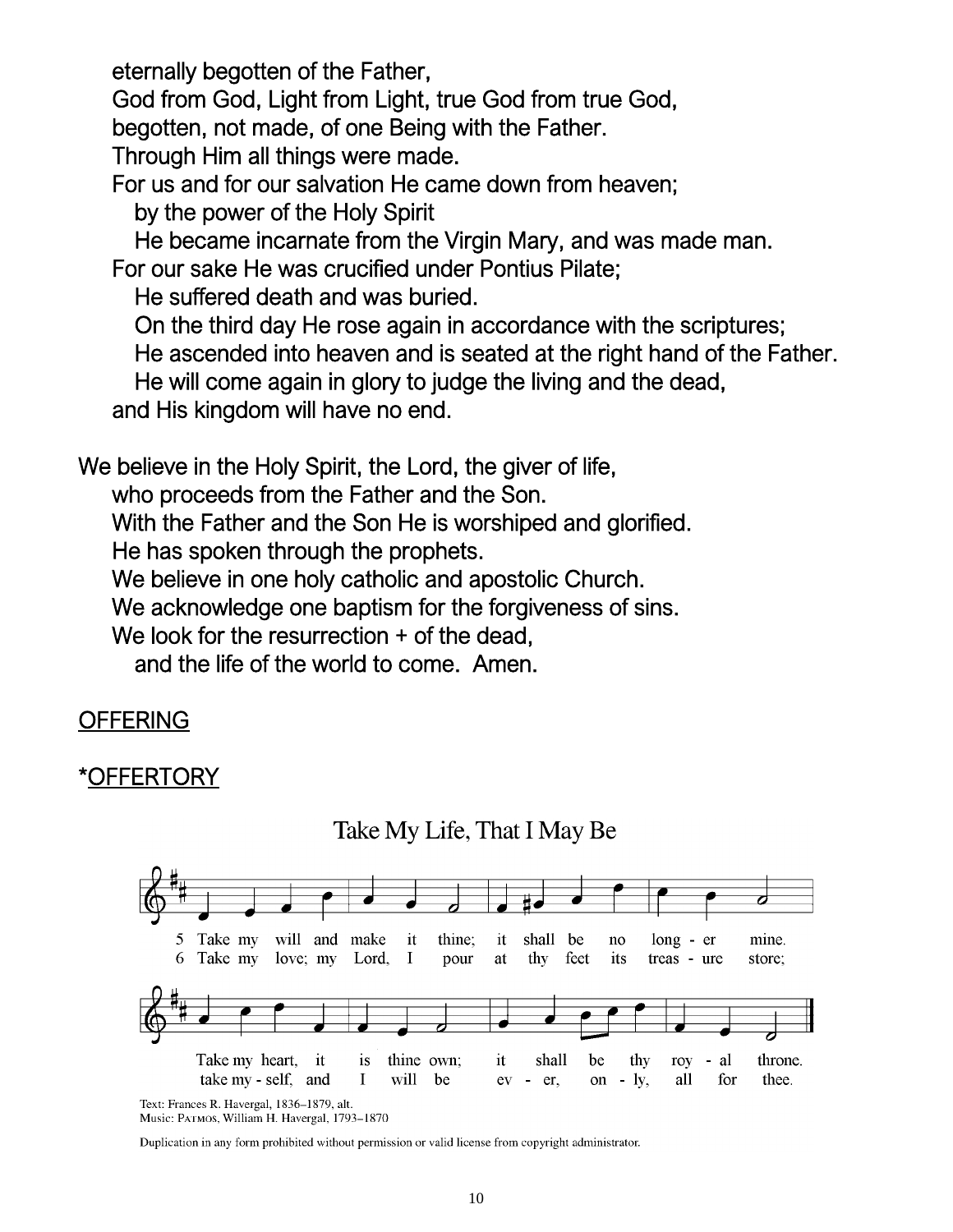# \*OFFERING PRAYER

- L: Let us pray. Merciful God,
- C: in the mystery of the Word made flesh, you embrace our lives with your great love for humanity. With joy and gladness we ask that these gifts may be for many a sign of that love, and that we may continue to share in your divine life, through Jesus Christ our Lord. Amen.

#### \*PRAYERS

- P: … Lord, in your mercy,
- C: hear our prayer.

#### \*BLESSING

P: The Lord bless you and keep you.

The Lord make his face shine on you and be gracious to you.

The Lord look upon you with favor and + give you peace.

C: Amen.

\*CLOSING HYMN "God Be with You Till We Meet Again" RW #186

God Be with You Till We Meet Again

![](_page_10_Figure_14.jpeg)

Text: Jeremiah E. Rankin, 1828-1904

Music: GOD BE WITH YOU, William G. Tomer, 1833-1896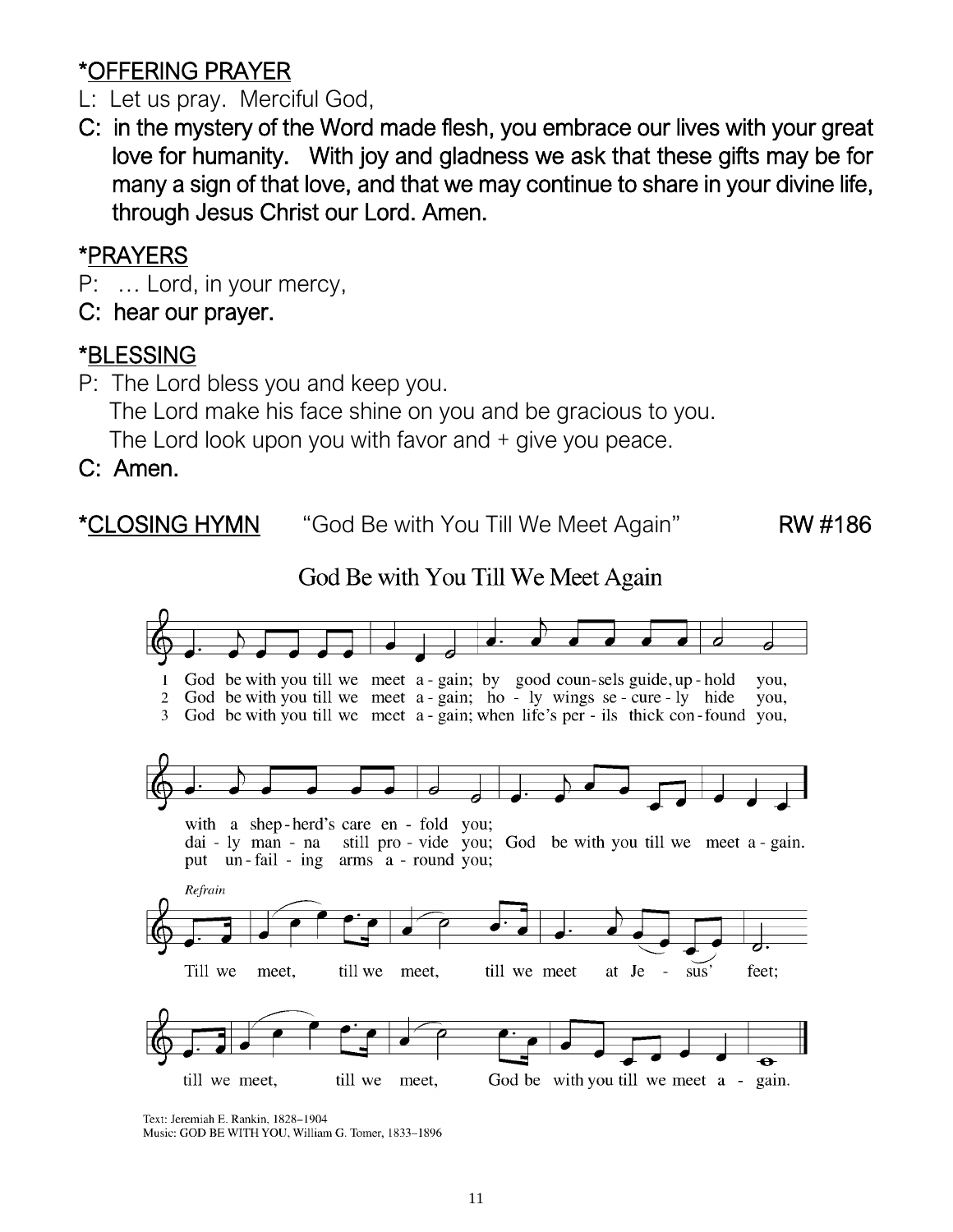# \*DISMISSAL

P: As you go forth into the world to serve God with gladness; be of good courage; hold fast to that which is good; render to no one evil for evil; strengthen the fainthearted; support the weak; help the afflicted; honor all people; love and serve God, rejoicing in the power of the Holy Spirit. As you leave, you are invited to share the peace of the Lord with those around you. Go in peace and serve the Lord.

#### C: Thanks be to God!

**Reprinted from Lutheran Book of Worship, copyright 1978. Used by permission of Augsburg Fortress License #11879-S Pentecost 2022 – Setting 2 LBW** 

#### **ANNOUNCEMENT BULLETIN 2 nd Sunday after Pentecost Sunday, June 19, 2022**

#### **HELPING with WORSHIP SERVICES:**

**Lay Participants:** Cathy Moritz and Boyd Weise **Reader:** Larry Gohmert **Acolytes:** Aydn Garcia & Kendall Sievers **Musicians:** Saturday – Luellen Smiley Sunday – Luellen Smiley **Saturday Altar Guild**: Luellen Smiley

#### **JUNE 26, 2022 – 9:00 AM SERVICE**

**Presiding Minister:** Tim W Muehlbrad **Reader:** Ashleigh Peyton **Acolytes:** Kaylor Carriger & Paige Rippamonti **Musicians:** Saturday – PT & Friends Sunday – PT & Friends/Luellen **Saturday Altar Guild**: Laura Kaiser

**Helping with Worship during the month of June: Head Usher: Darren Seifert Ushers:** Mark Fehner, Ty Fehner, Wayne Sparck and James Urban **Altar Guild:** Carolyn Bargmann & Deborah Niemeier **Saturday Usher**: Albert Metting

**TODAY'S FLOWERS:** The flowers on the Altar are given to the Glory of God in honor of Father's and all who give fathering care.

#### **KNOWN HOSPITALIZED DURING THE WEEK:**

Thank you to all who have been helpful in keeping the Pastor informed of members who are hospitalized.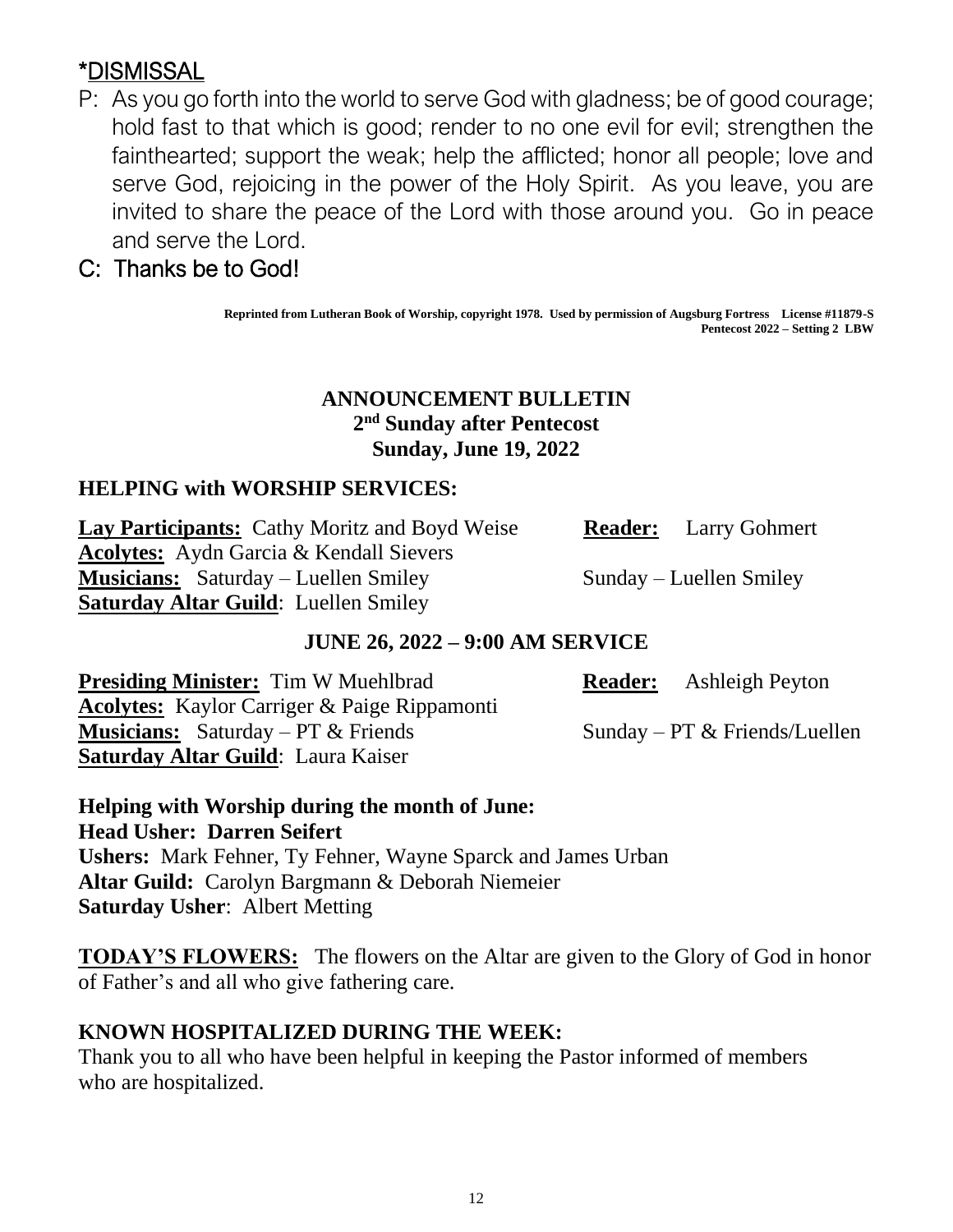**PRAYERS FOR GOD'S PEOPLE** Below is a list of individuals Pastor has been asked to include in our prayers during worship. We list these people in our bulletin to encourage you, the members, to include them in your daily prayers. *Names will remain on the list for 4 weeks unless the request is renewed.*

| Max Anderson           | <b>Bonnie Kaiser</b> | Pam Roth                  |
|------------------------|----------------------|---------------------------|
| Aggie Arnold           | Lois Kelch           | Dolly Ruppert             |
| Donna Baxter           | Joyce Lamprecht      | Joan Smith                |
| Johnnie Bednorz        | Chelsea Lyssy        | Lori Nelson Stenger       |
| Warner & Anna Borth    | Lin Migura           | Mike & Deborah Stern      |
| Sogna Bravo            | Lenny Moore          | Darrell Stubbs            |
| <b>Katherine Brown</b> | <b>Guy Nobles</b>    | C.B. Suggs                |
| Alicia Croy            | Cole Ohrt            | Scott Sullivan            |
| Karen Gaida            | Michael Pattillo     | Ron & Marjorie Wilhelmsen |
| Daniel Goehring        | Oleta Pattillo       | John Wilkerson            |
| <b>Elaine Henze</b>    | <b>Ryon Preslar</b>  | Prayers for Rain          |
| Kenny Jacob            | John & Ruth Roller   |                           |

#### **ST. PAUL OPPORTUNITIES THIS WEEK:**

| Sunday $(19th)$    | <b>Father's Day</b>                                       |                             |
|--------------------|-----------------------------------------------------------|-----------------------------|
|                    | $9:00 \text{ am}$                                         | Worship with Holy Communion |
|                    | $10:15$ am                                                | <b>Sunday School</b>        |
|                    | $6:00 \text{ pm}$                                         | AA Meeting                  |
| Monday $(20th)$    | <b>Church Office Closed</b><br><b>NEWSLETTER DEADLINE</b> |                             |
|                    |                                                           |                             |
| Wednesday $(22nd)$ | $9:00 \text{ am}$                                         | <b>TLG Chapel</b>           |
|                    | $6:00 \text{ pm}$                                         | AA Meeting                  |
| Saturday $(25th)$  | $5:00 \text{ pm}$                                         | Worship with Holy Communion |
| Sunday $(26th)$    | <b>OROMO CHURCH PRESENTATION</b>                          |                             |
|                    | $9:00$ am                                                 | Worship with Holy Communion |
|                    | $10:15$ am                                                | <b>Sunday School</b>        |
|                    | <b>Oromo Congregational Meal</b>                          |                             |
|                    | $6:00 \text{ pm}$                                         | AA Meeting                  |

**BUNCO NIGHT!** Wednesday, July 6, 2022 from 6:30 – 8 pm in the fellowship hall. Take a chance, roll the dice, and hope you keep winning. This night is hosted by our youth. Food, snacks, and beverages will be provided. Sign up sheets are available in the Sanctuary. You may also call the church office to put your name down. Come out and enjoy a wonderful evening of Bunco!!